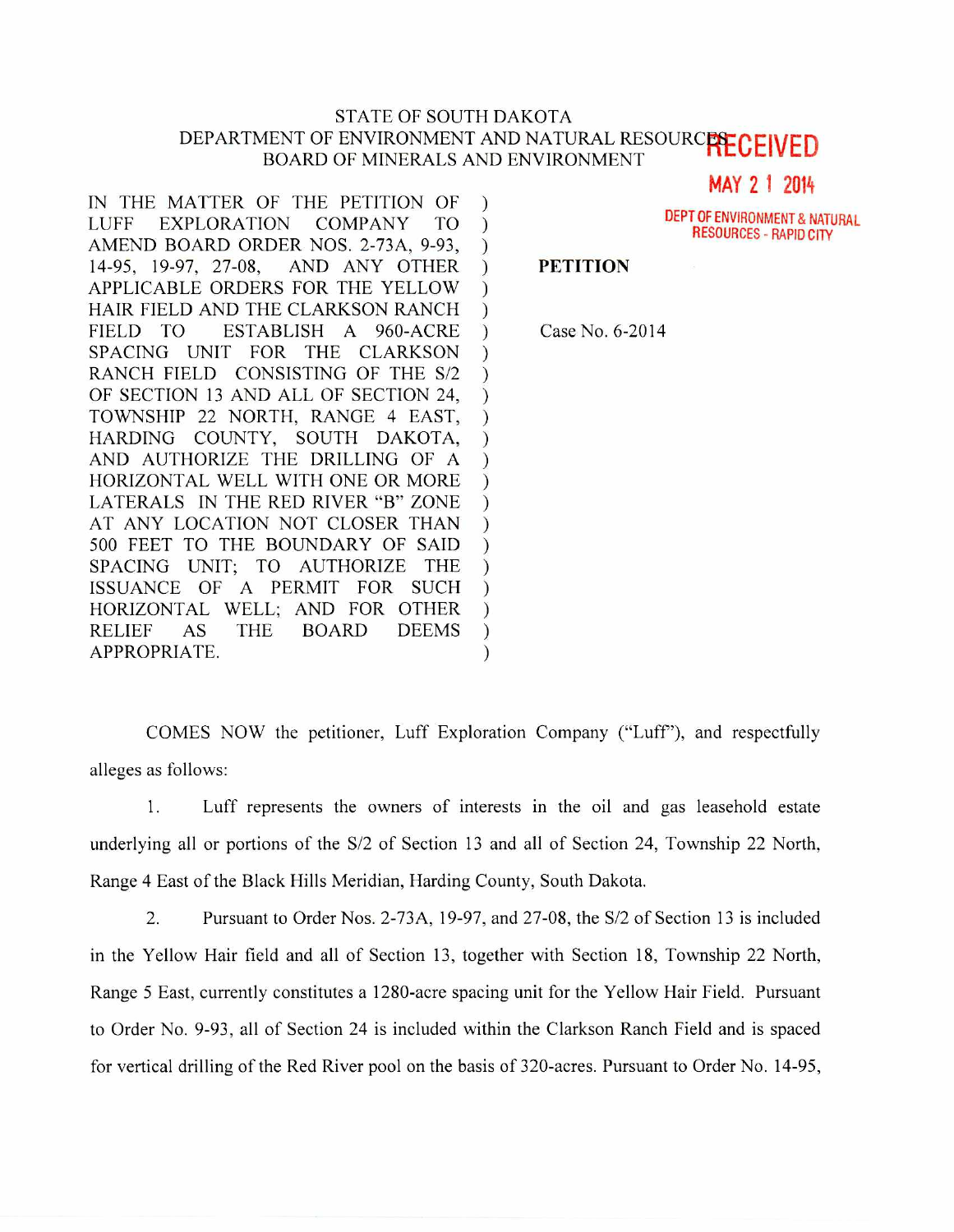all of Section 24 currently constitutes a 640-acre spacing unit for the Red River "B" pool with up to 2 horizontal wells allowed.

3. The Red River "B" formation underlying these lands is all part of the same common source of supply which extends under both the Clarkson Ranch Field and the Yellow Hair Field.

4. No horizontal wells have been drilled in the lands described above, although there is a vertical well which produces from the Red River "D" zone in the S/2 of Section 24 on a 320 acre spacing unit consisting of the S/2 of Section 24. As a result of geologic information obtained through drilling and seismic activities in the area, Luff believes that a horizontal well should be drilled in the Red River "B" zone in a generally northwest/southeast orientation across the 960-acres proposed to be included in the spacing unit. In Luff's opinion, such a well would produce oil and gas from the same Red River common source of supply underlying both the Yellow Hair and Clarkson Ranch Fields. Since the majority of the proposed spacing unit currently lies within the Clarkson Ranch Field and there is currently production from those lands attributable to the Red River "D" pool in the Clarkson Ranch Field, Luff submits that the spacing unit should be designated in the Clarkson Ranch Field.

5. Luff respectfully requests that the Board amend its prior orders including Order Nos. 2-73A, 9-93, 14-95, 19-97 and 27-2008, so as to vacate any existing spacing units for the Red River "B" zone, to include all of said lands in the Clarkson Ranch Field, and establish a 960 acre spacing unit for the Clarkson Ranch Field consisting of the lands described above and allow a horizontal well with one or more laterals to be drilled in the Red River "B" pool at any location thereon not closer than 500 feet to the boundary of such spacing unit.

6. In Luff's opinion, amending the applicable field boundaries, vacating the existing spacing units, forming the requested spacing unit and drilling the well described above will optimize primary recovery, prevent waste, avoid the drilling of unnecessary wells, and protect correlative rights.

2